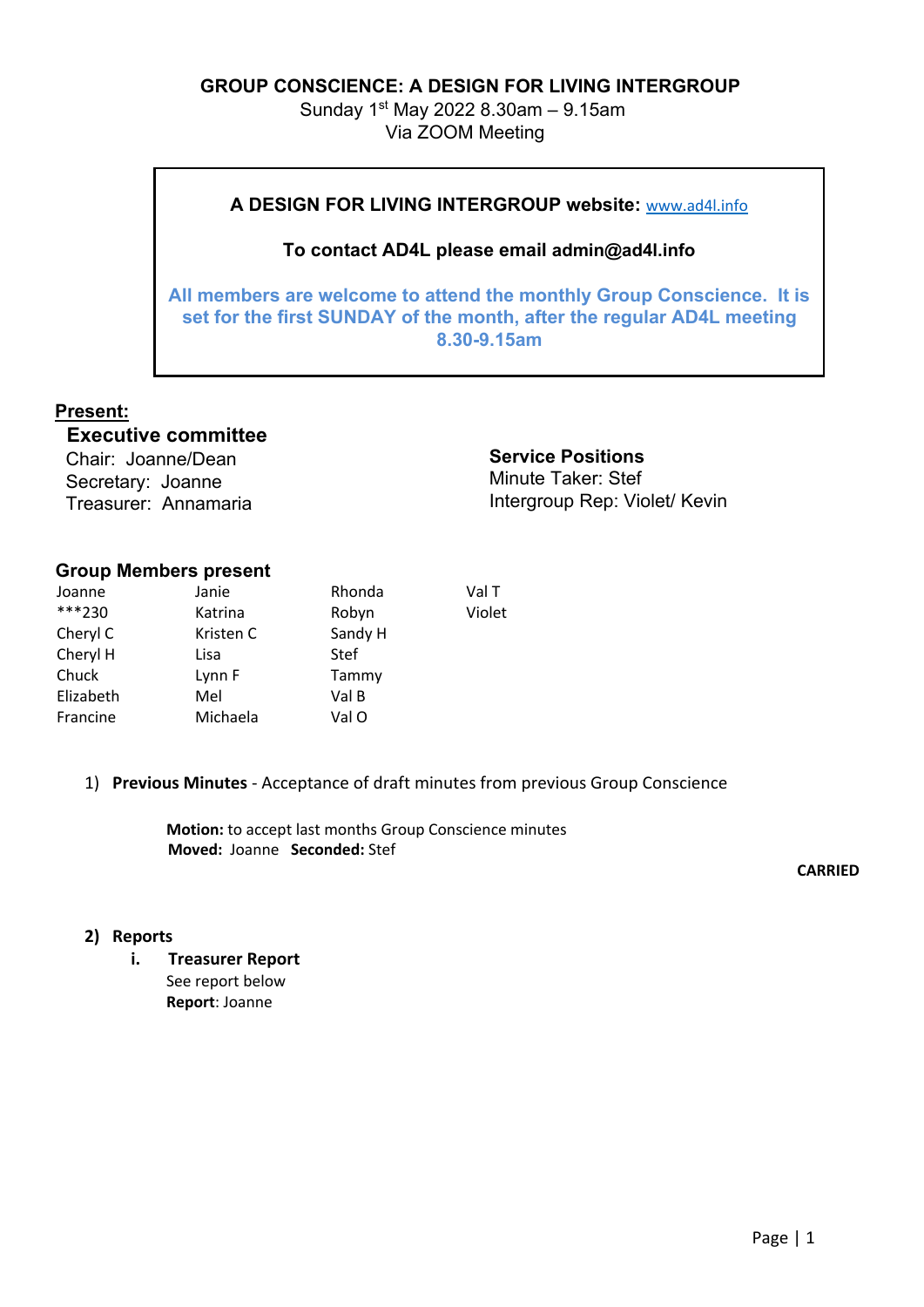#### **ii. WSBC**

Dear AD4L,

Please see below some information from this year's OA World Service Business Conference which I attended as a delegate on behalf of AD4L intergroup :

There were 218 voting delegates and 21 countries present. Countries present: Australia, Brazil, Canada, Colombia, France, Germany, Greece, Iceland, India, Iran, Israel, Italy, Mexico, New Zealand, Russia, South Africa, Spain, Sweden, Ukraine, United Kingdom (Scotland), United States. The event was held all through zoom and spanned 7 days in total.

On the OA website (https://oa.org/world-service-business-conference/) you will be able to find the results of all voting matters as well as the financial statement which although being no expert seems to indicate that OA is keeping its head above water (https://oa.org/app/uploads/2022/06/oafinancial-audit-2021.pdf).

Thank you for allowing me to be our stand in delegate, anyone thinking of going to be our delegate next year please feel free to contact me. Kindest regards, Dean E

#### **iii. Virtual Region Violet/Kevin**

The Virtual Region of Overeaters Anonymous (OA Virtual Region) is the service body/intergroup with which AD4L is affiliated - OA Virtual Region is a service body registered as one of the 11 Regions with OA World Service. OA Virtual Region supports OA virtual meetings and intergroups (like AD4L). OA Virtual Region held an Assembly on May 14th to receive Committee Reports and to discuss and vote on changes to their governing documents. AD4L was represented by two fellows. AD4L can send one registered delegate to each OA Virtual Region Assembly. The OA Virtual Region website is https://oavirtualregion.org/ - where you can find information and flyers about OA Virtual Region upcoming workshops, phone marathons, speaker series and other OA events across the Virtual Region - for instance, AD4L's flyer for our June 12/11 Traditions Speaker meeting is on the front page of the OA VR website. There are many, many opportunities to do service at the OA Virtual Region from zoom support for their monthly Workshops and Conventions to speaking at the Workshops and participating on Committees - so please check the website for service opportunities or reach out to Kevin or Violet.

#### **iv. AD4L Chair Report Jo/Dean**

JOANNE: This is my last report in the position as co-chair 2022. Today I hopefully hand the reigns on to another worthy member from the AD4L community. It has been a pleasure supporting this OA community. I sincerely thank each and every member here today! Without you all ... where would I be! My life has flourished these last 2 years. It has truly been a privilege to meet you and serve you as best I could. AD4L continues to get between 50 and 70 members each day. We have a steady team of Secretaries, Greeters and Hosts that share the work each day. We also continue to be able to fill all our daily service positions such as Big Book officer, timer and members to do the readings. We continue with the monthly Speaker Series on the topic of Traditions and Concepts. We regularly get 2-4 newcomers every day of the week and send out a WELCOME PACK. I thank you all for being part of my journey. THANK YOU

#### DEAN: Dear AD4l fellows,

Thank you all for helping to keep me abstinent over the past 2 years at our meetings, many of you have offered care and support and the role as one of the meeting Co-Chairs has been very rewarding and I'm also happy to see the rotation of this position being made now and I thank both our 2 new Co-Chairs as well as all others in service at AD4l for their roles. Much love, light and blessings to you all. Dean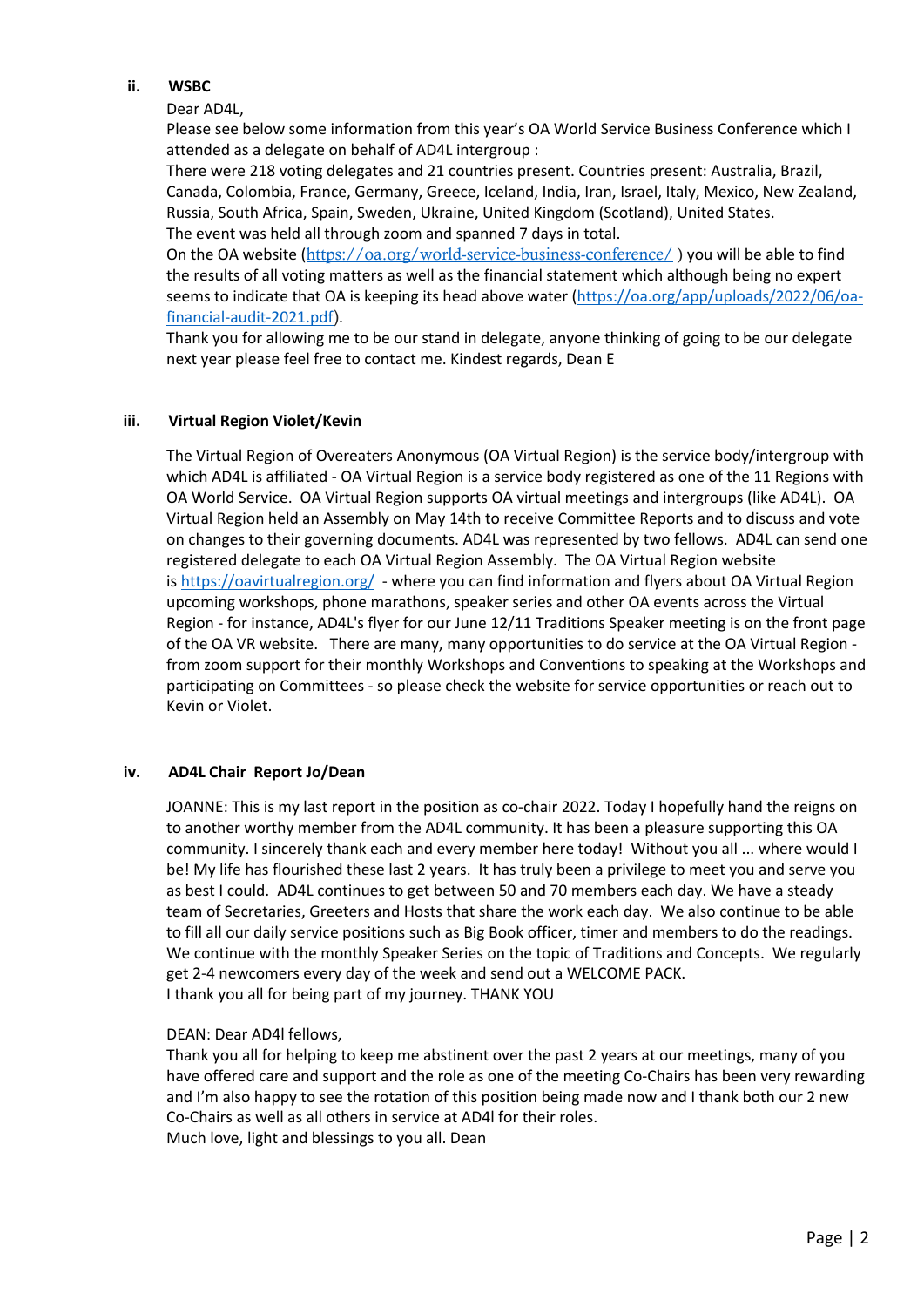### **3) General Business**

#### **i. Update on registration as Not-For-Profit (submission of Bi-Laws/Statement of Purpose)**

We have had delays this year in setting up and becoming registered as a not-for-profit. This has been due mainly to new regulations. Our group has set up as an Incorporated Association (A Design for Living Intergroup inc). We are working with a case manager to finalize becoming registered as a not-for-profit. Thank you to the following members who have been supporting this task: Audinga, Kevin, Violet, Stef, Sue P, Joanne and Dean. We will start taking contributions before the end of JUNE - either as a not-for-profit, or as an Incorporated Association. The PayPal account is set up ready to go. THANK YOU for this opportunity to be of service.

| ii. |    | Voting on new positions - Service rotation |                                                                                                              |                          |        |              |                |
|-----|----|--------------------------------------------|--------------------------------------------------------------------------------------------------------------|--------------------------|--------|--------------|----------------|
|     | a) | Secretary                                  |                                                                                                              |                          |        |              |                |
|     |    | Moved: Joanne                              | Motion: to elect Rhonda, Cheryl H, Violet & Stef into the positions of secretaries<br><b>Seconded: Robyn</b> | $(yes: 18 no:-$          |        | abst.: $-$ ) |                |
|     | b) | <b>Scheduler</b>                           |                                                                                                              |                          |        |              | <b>CARRIED</b> |
|     |    | Moved: Val B                               | <b>Motion:</b> to elect Violet into the positions of scheduler<br>Seconded: Elizabeth                        | $(yes: 18 no:- abst.:-)$ |        |              | <b>CARRIED</b> |
|     | C) | <b>Treasurer</b>                           |                                                                                                              |                          |        |              |                |
|     |    | <b>Moved: Stef</b>                         | Motion: to elect Joanne into the positions of co-treasurer<br>Seconded: Francine                             | (yes: $18$ no: -         |        | abst.: $-$ ) | <b>CARRIED</b> |
|     | d) | Chair                                      |                                                                                                              |                          |        |              |                |
|     |    | Moved: Rhonda                              | <b>Motion:</b> to elect Tammy and Janie into the positions of chairs<br>Seconded: Cheryl H                   | (yes: 16)                | no:  - | abst.: - $)$ | <b>CARRIED</b> |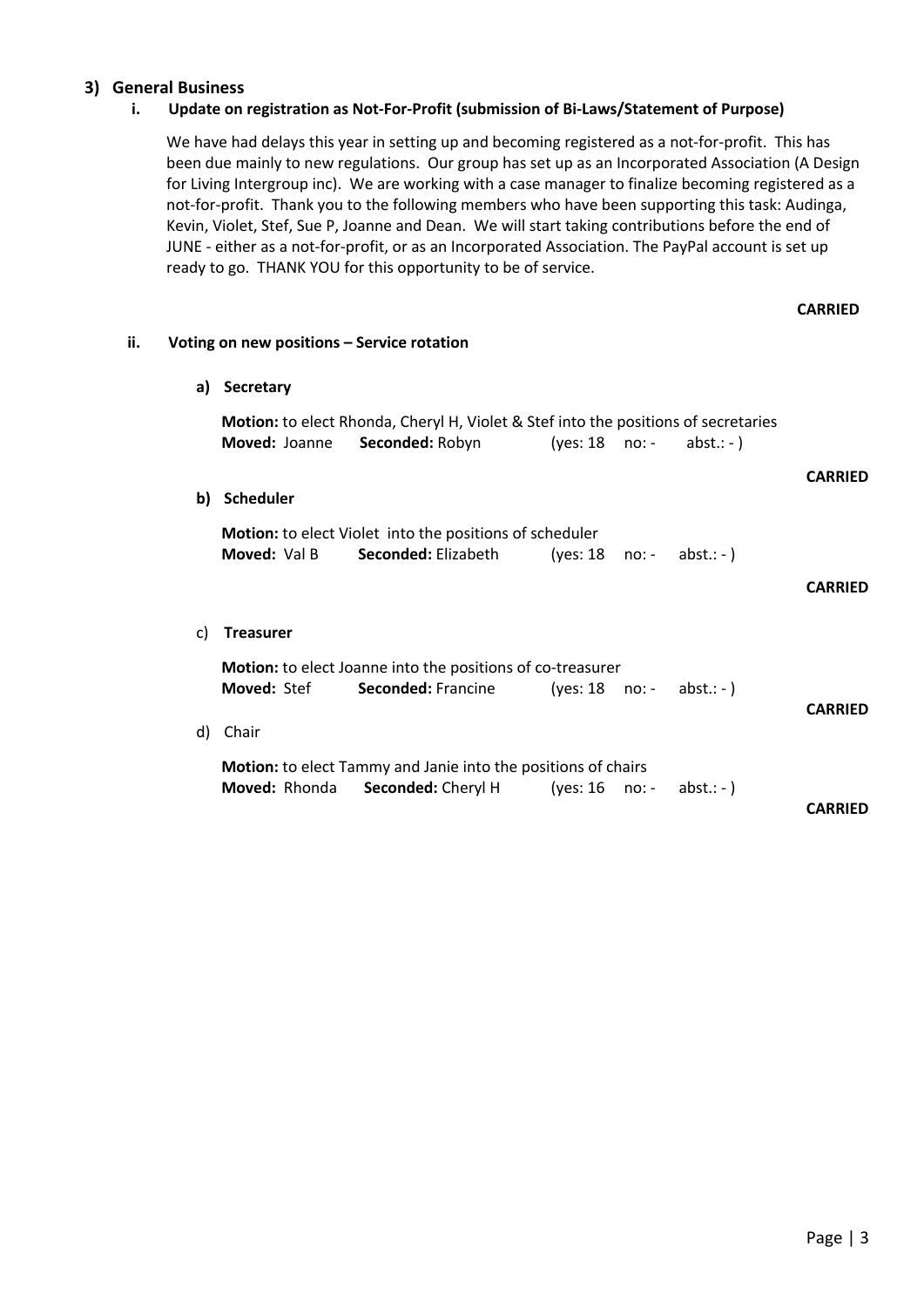#### AD4L TREASURERS REPORT JUNE 2022

#### Dear AD4L

We have progressed in our efforts to become established as a Not-For-Profit organization. Due to recent changes to the Australian legislation, the task of becoming registered has been quite time consuming and difficult. However, this process is near an end! We are this month expecting to receive our registration as a Not-for-Profit. Our funds are becoming depleted and for this reason the "large meeting" extra \$77 Zoom fee each month was suspended for the time being. Thank you for the opportunity to do service. JOANNE/Annamaria

| 4 Jun 2022                                            |           |                      |           |  |  |
|-------------------------------------------------------|-----------|----------------------|-----------|--|--|
| Cash on hand 1st MAY 2022                             |           |                      | \$1819.00 |  |  |
| <b>Plus</b><br><b>Income Received</b>                 |           | <b>Contributions</b> | \$0       |  |  |
|                                                       |           | <b>Fundraisers</b>   | \$0       |  |  |
|                                                       |           | <b>Bank Interest</b> | \$0.03    |  |  |
|                                                       |           | <b>Others</b>        | \$0       |  |  |
| <b>Expenses paid</b><br><b>Less</b>                   |           | Zoom                 | \$77      |  |  |
|                                                       |           | <b>Website</b>       | \$        |  |  |
|                                                       |           | <b>Donations</b>     | \$0       |  |  |
|                                                       |           | <b>Bank fees</b>     | \$0       |  |  |
|                                                       |           | <b>Other</b>         | \$0       |  |  |
| Cash on hand on 4th JUN, 2022                         | \$1742.03 |                      |           |  |  |
|                                                       | \$850     |                      |           |  |  |
| Upcoming financial commitments (ZOOM Annual July 3) - | \$419.80  |                      |           |  |  |
| OTHER - Annual fee for AD4L PO BOX -                  | \$211     |                      |           |  |  |
| Total AVAILABLE cash on hand - 4th JUN, 2021          | \$261.23  |                      |           |  |  |
|                                                       |           |                      |           |  |  |